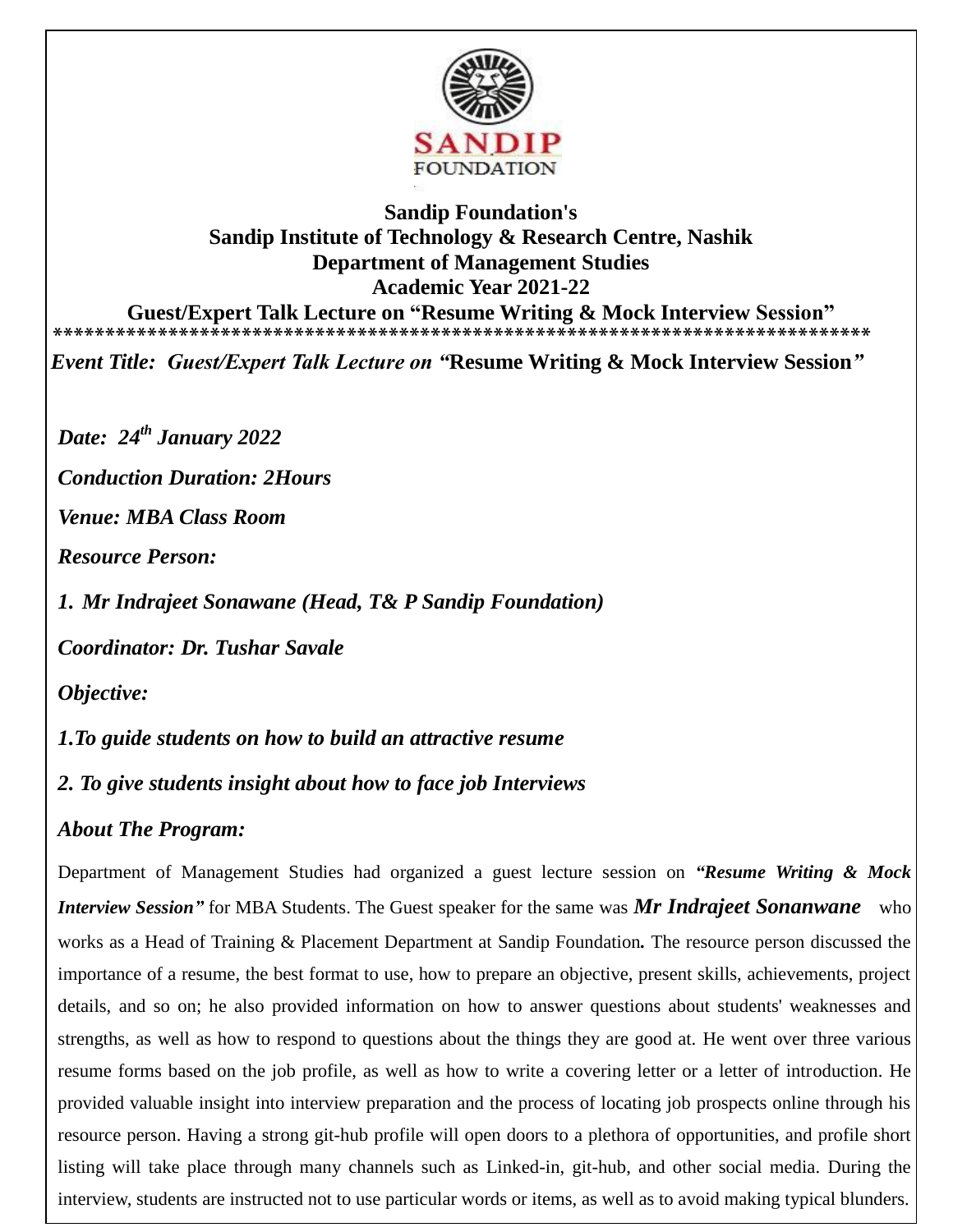The importance of body language, tone, and voice modulation during the Offline/Online/Telephonic interview process is emphasised by him, as well. The resource person answered all of the students questions in a professional manner.

## *Outcome:*

- *1. Students got hands on training how to write an attractive resume/CV .*
- *2. Students got an insight regarding how to face job interview*

## **Photographs:**